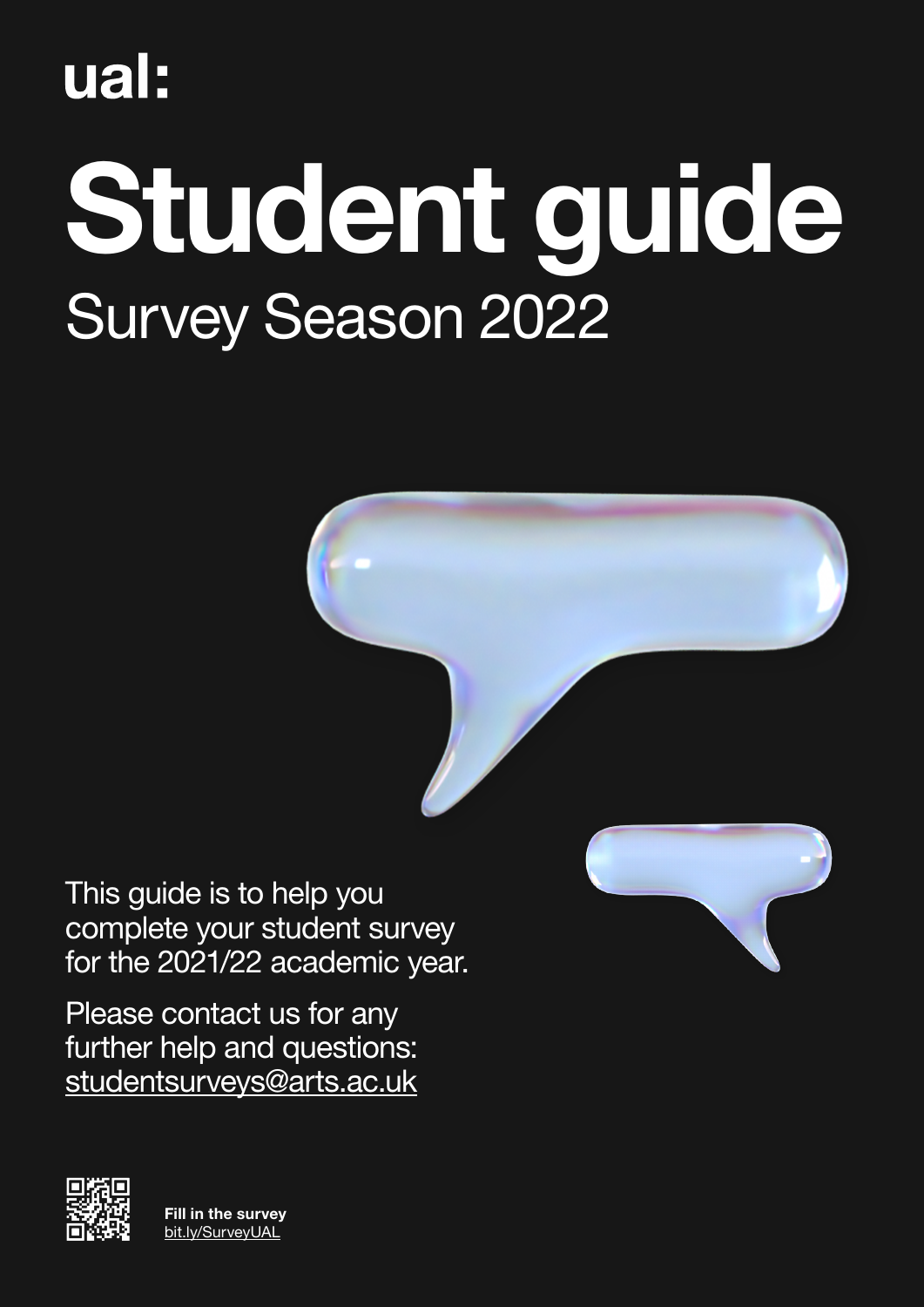### Your voice matters

This is an annual opportunity for all students undergrad, postgrad and further education - to feed back during a dedicated 'survey season' from January to March.

This includes a wide area of feedback with a number of different topics.

By completing your survey you can inspire change – your feedback will help us to improve UAL, making the experience even better for you and future students.

With an ongoing pandemic, it's been an exceptionally challenging year for all of us, and we understand your feedback will reflect this.

#### How you can take part

Visit [bit.ly/SurveyUAL.](http://bit.ly/surveyual) From there, select your year group and you'll be taken straight to your survey.

You'll also be contacted by email with full details on how to take your survey. If you're a final year undergrad you'll be contacted by Ipsos MORI for the NSS from 27 January, otherwise your email will come from UAL.

You will stop receiving reminders once you have completed the survey.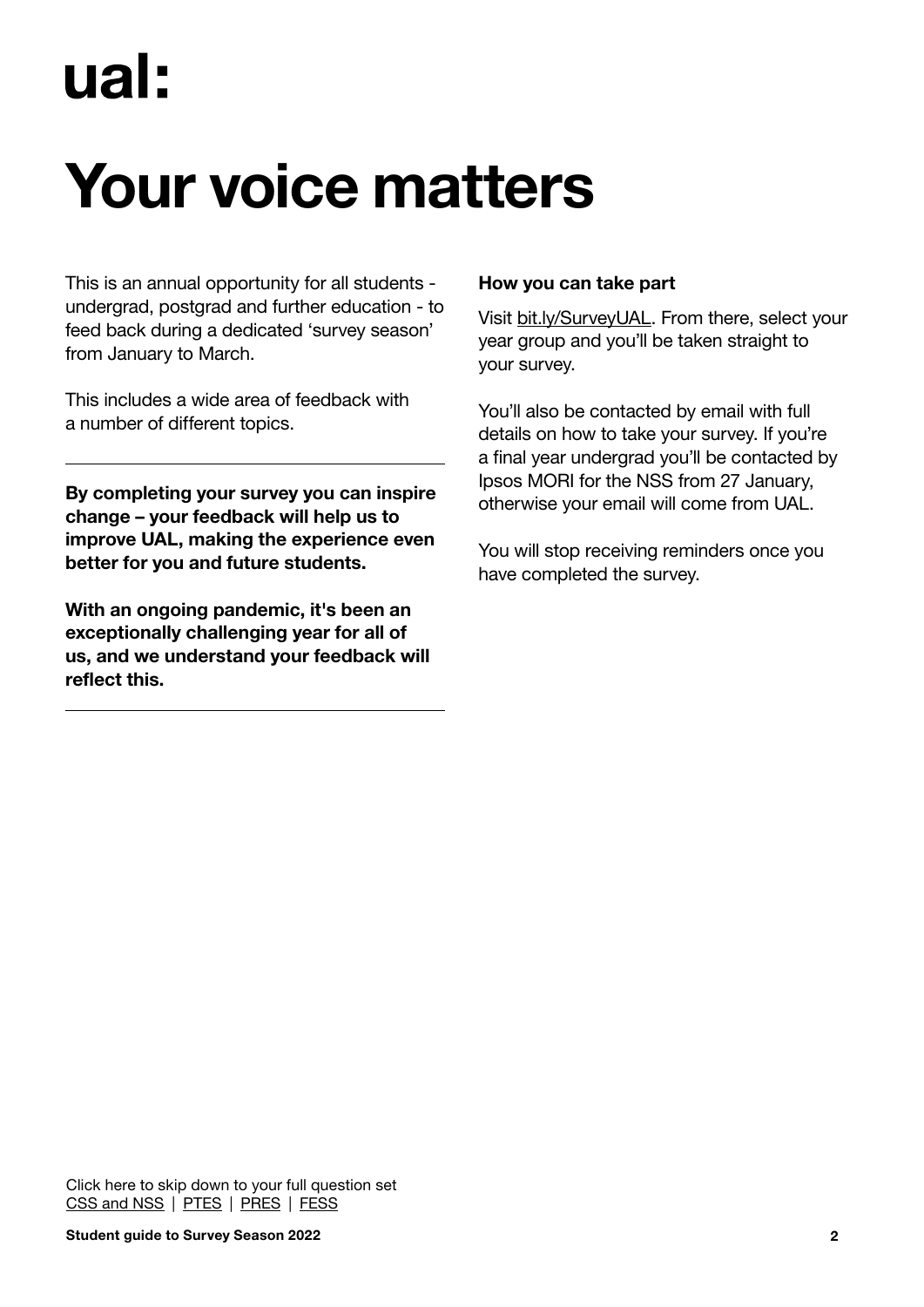### What do we want to know?

When thinking about these areas, consider the whole experience. Outside of core teaching, this can include the libraries, technicians, guest lecturers, and visiting practitioners.

The different areas you'll be asked about – and some of the things you might like to think about when you answer – include:

#### Teaching on my course

How do staff make the course engaging and stimulating?

#### Learning opportunities

What kind of opportunities did you get to apply the skills you've learnt here?

#### Assessment and feedback

What was the quality of the feedback on your work?

#### Academic support

How well were you supported in your studies, for example through your course tutors, technicians, and Academic Support including language tutors?

#### Organisation and management

How well organised was your course?

#### Learning community

Did you have opportunities to collaborate with other students and build your network?

#### Learning resources

How helpful were the resources supporting your learning, such as Library, IT, and specialist resources like software and workshop equipment?

#### Student voice

What opportunities did you have to feed back on the course and influence change?

#### **Diversity**

How diverse do you find your course content?

#### Course costs (CSS, NSS and PTES)

Were any additional costs on your course reasonable?

#### Welfare resources

Whether or not you used this, how useful did you find UAL welfare/student services?

#### **Overall**

How satisfied are you with the quality of your experience at UAL?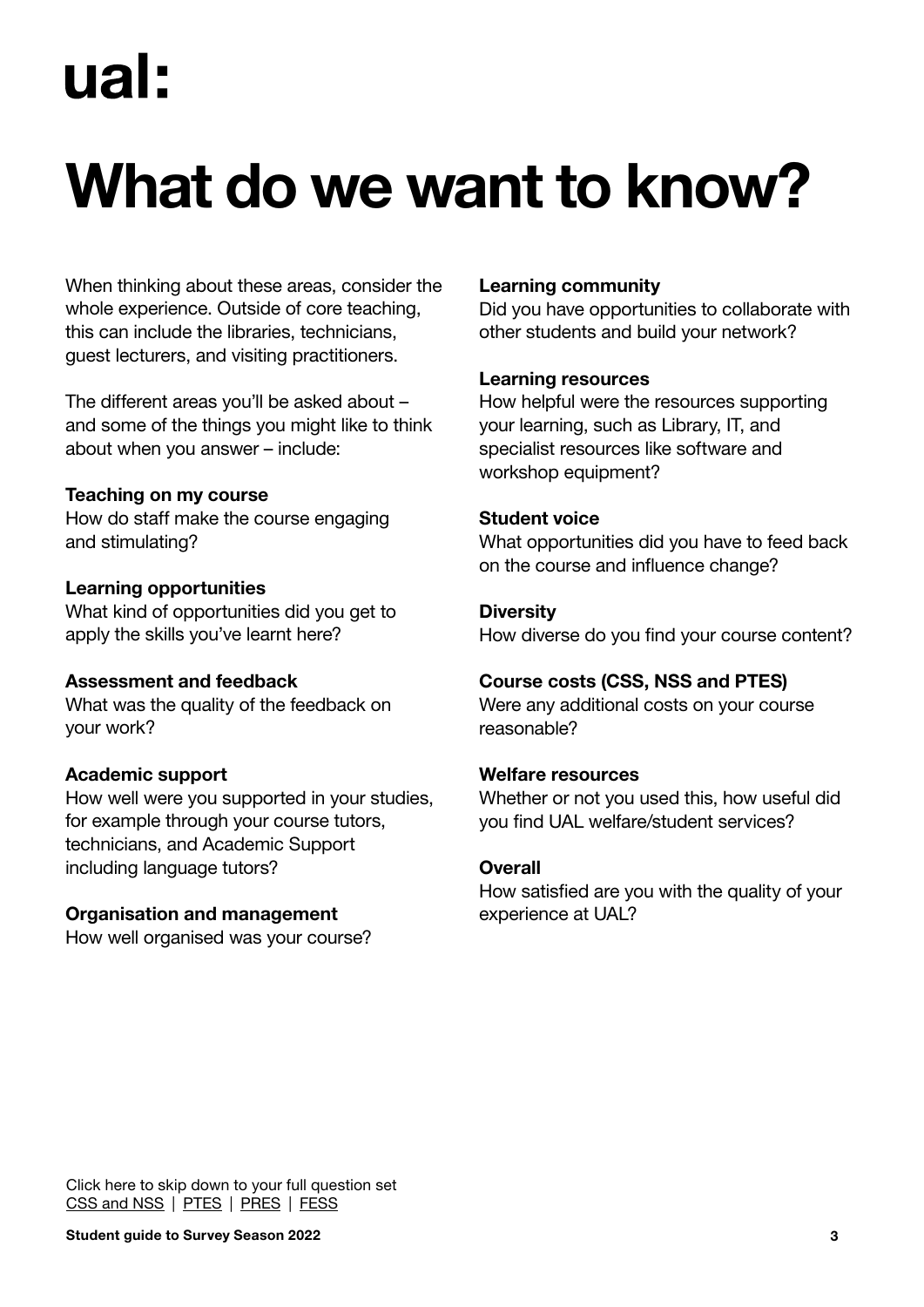## Survey types and dates

### 24 January – 18 March

Course Student Survey (CSS)

For 1st and 2nd year undergrads and Graduate Diploma students

### National Student Survey (NSS)

For final year undergrads

### 1 February – 18 March

Postgraduate Taught Experience Survey (PTES)

For taught postgrads

### Postgraduate Research Experience Survey (PRES)

For research postgrads

### 11 April – 3 June

### Further Education Student Survey (FESS)

For further education students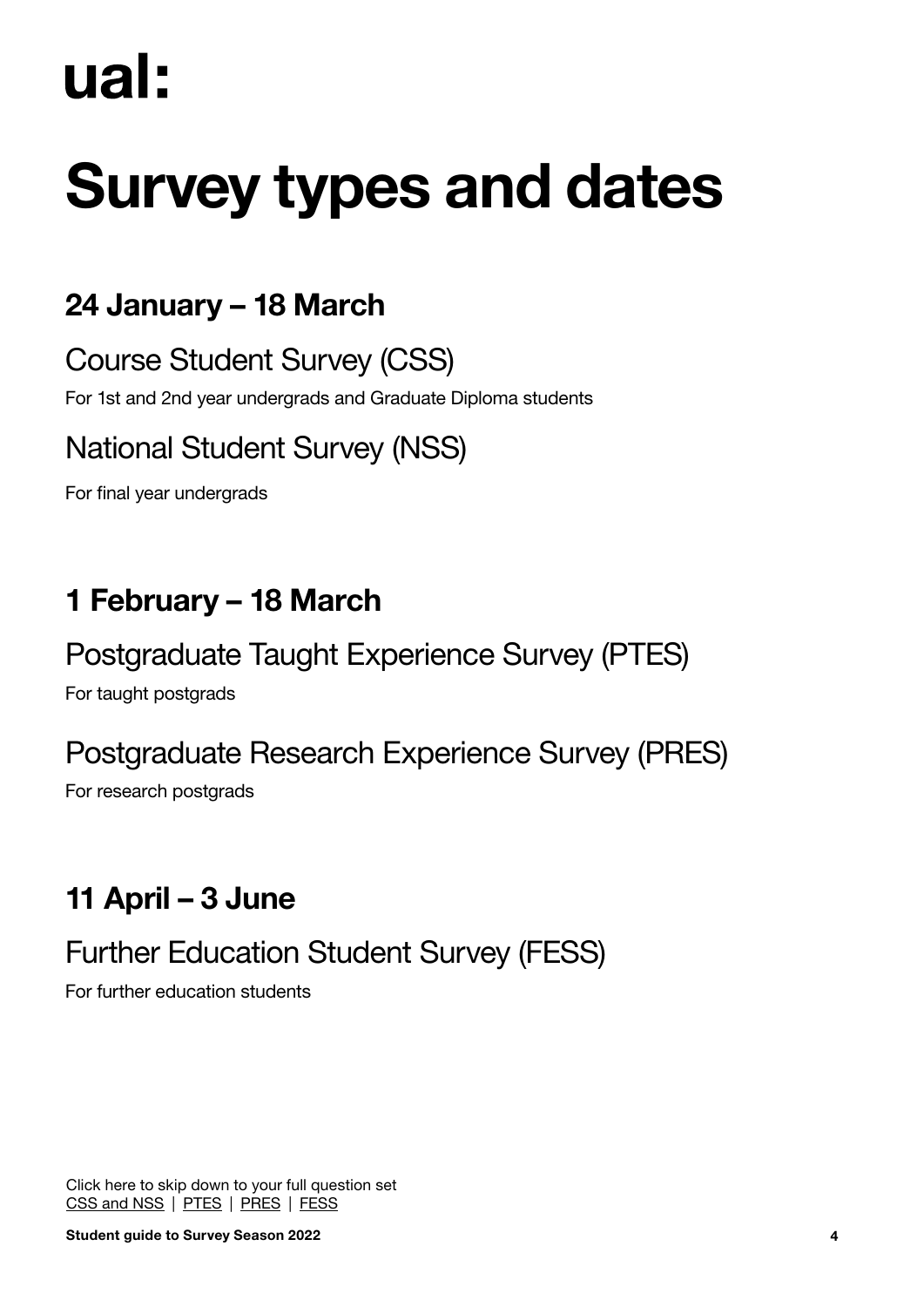### <span id="page-4-0"></span>CSS and NSS question set and guidance

Anyone completing their NSS will also be able to separately share their experience during the Covid-19 pandemic by completing an optional section for feedback. Otherwise you should give feedback about your entire higher education experience since the start of your course.

#### Teaching on my course

- **1** Staff are good at explaining things.
- **2** Staff make the subject interesting.
- **3** Staff are understanding of my personal situation and help me to succeed.
- **4** The course is intellectually stimulating.
- **5** My course challenges me to achieve my best work.

Consider whether your course has challenged you to be creative, innovative, to problem solve and think critically in relation to both practice and theory.

Creative practice and making are also intellectual activities. Consider aspects of your course outside of core teaching – for example, guest lecturers, visiting practitioners and live projects.

#### Learning opportunites

- **6** My course provides me with opportunities to explore ideas or concepts in depth.
- **7** My course provides me with opportunities to bring information and ideas together from different topics.
- **8** My course provides me with opportunities to apply what I have learnt.

Think about how your course has incorporated theory and practice. Does the course provide you with a sense of freedom and flexibility to pursue specific areas of study and personalise your learning? In addition, was this freedom balanced by the right level of structure?

Think about whether you were able to learn in a way that was demanding but also responded to your interests.

#### Assessment and feedback

- **9** The criteria used in marking is clear in advance.
- **10** Marking and assessment is fair
- **11** Feedback on my work is timely.
- **12** I receive helpful comments on my work.
- **13** Feedback on my work is personalised and allows me to reach my potential.

Feedback comes in many forms and settings, written and verbal, formal and informal, and from both lecturers and technical members of staff, and your peers.

Have you been able to apply the feedback you've received to help your learning?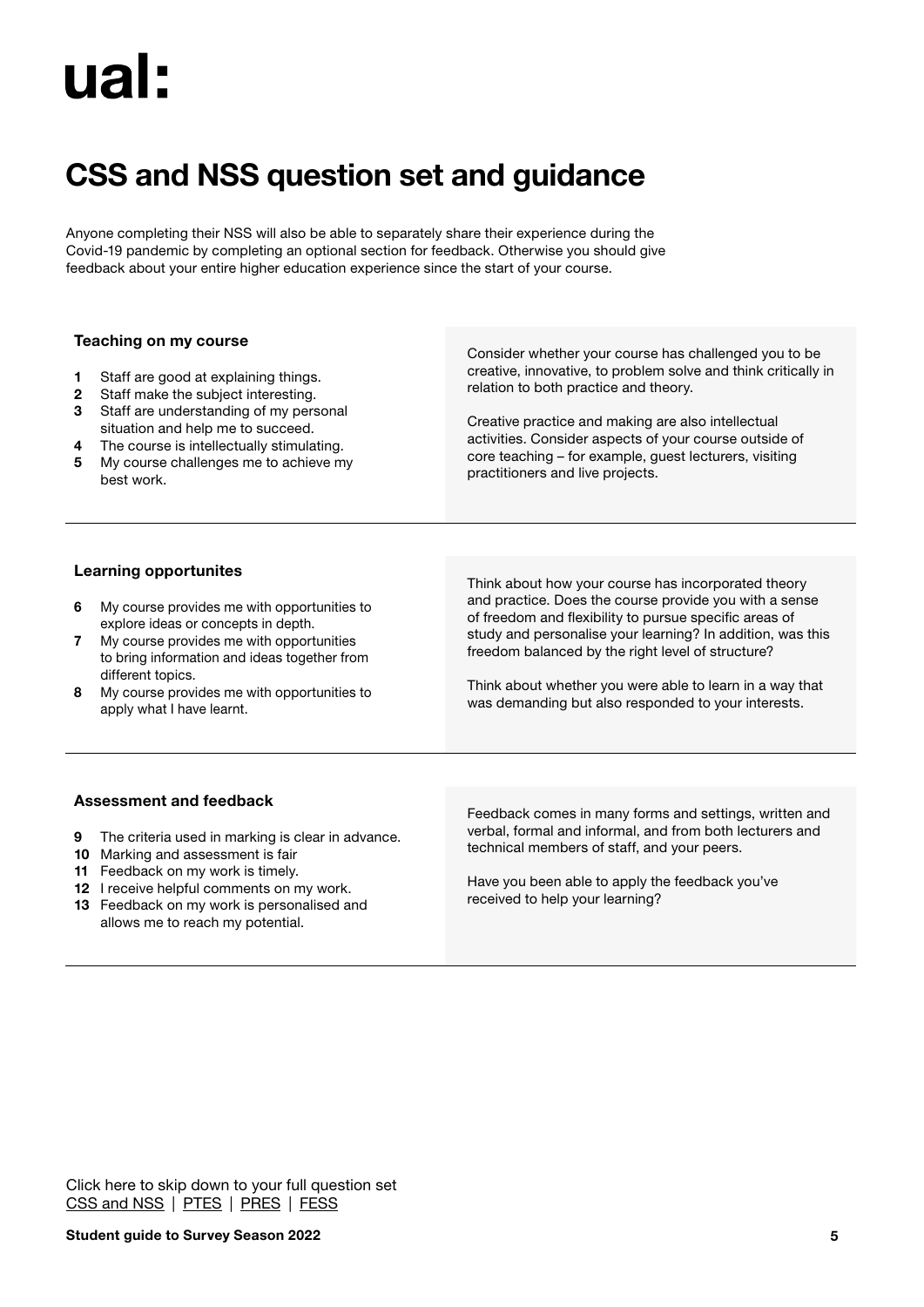#### Academic support

- **14** I am able to contact staff when I need to.
- **15** I receive sufficient advice and guidance in relation to my course.
- **16** Good advice is available when I need to make study choices on my course.

Think about the full range of staff you and fellow students can contact for advice and guidance: course tutors, technicians, academic support staff, librarians and administrators, finance and mental health support etc.

Guidance can similarly include careers support, tutorials, academic support from tutors and all visiting speakers and alumni.

Did you know how to contact your tutors and get advice?

Study choices can include, for example, elective units and dissertation subjects.

#### Organisation and management

- **17** The course is well organised and is running smoothly.
- **18** The timetable works efficiently for me.
- **19** Any changes in the course or teaching are communicated effectively.

Reflect on how well the online timetabling system works for you. This can include, for example, occasions where a course has been organised so there are shorter breaks between lessons, or perhaps where longer breaks have been arranged to allow students to have a pause during intense days.

Some courses have timetables to allow sessions to happen in a particular part of the week to help you plan and maximise your opportunities for paid work and independent study.

Think about the ways you are contacted by tutors etc. When something has changed, were you given enough notice and were the appropriate channels used for communicating these changes?

#### Learning resources

- **20** The IT resources and facilities provided support my learning well.
- **21** The library resources (e.g. books, online services and learning spaces) support my learning well.
- **22** I am able to access course-specific resources (e.g. equipment, facilities, software, collections) when I need to.

Think about all aspects of learning resources: studios/ technical workshops, Archives and Special Collections, equipment and help available from technicians, as well as the library. Reflect on some of the ways in which resources have been made available online/in alternative ways as part of UAL's response to the pandemic: click and collect services, online technical demonstrations, etc.

Online services can also include ASK and LinkedIn Learning, free copies of software for UAL students, Moodle and the MyUAL app also, Academic Support Online (academicsupportonline.arts.ac.uk).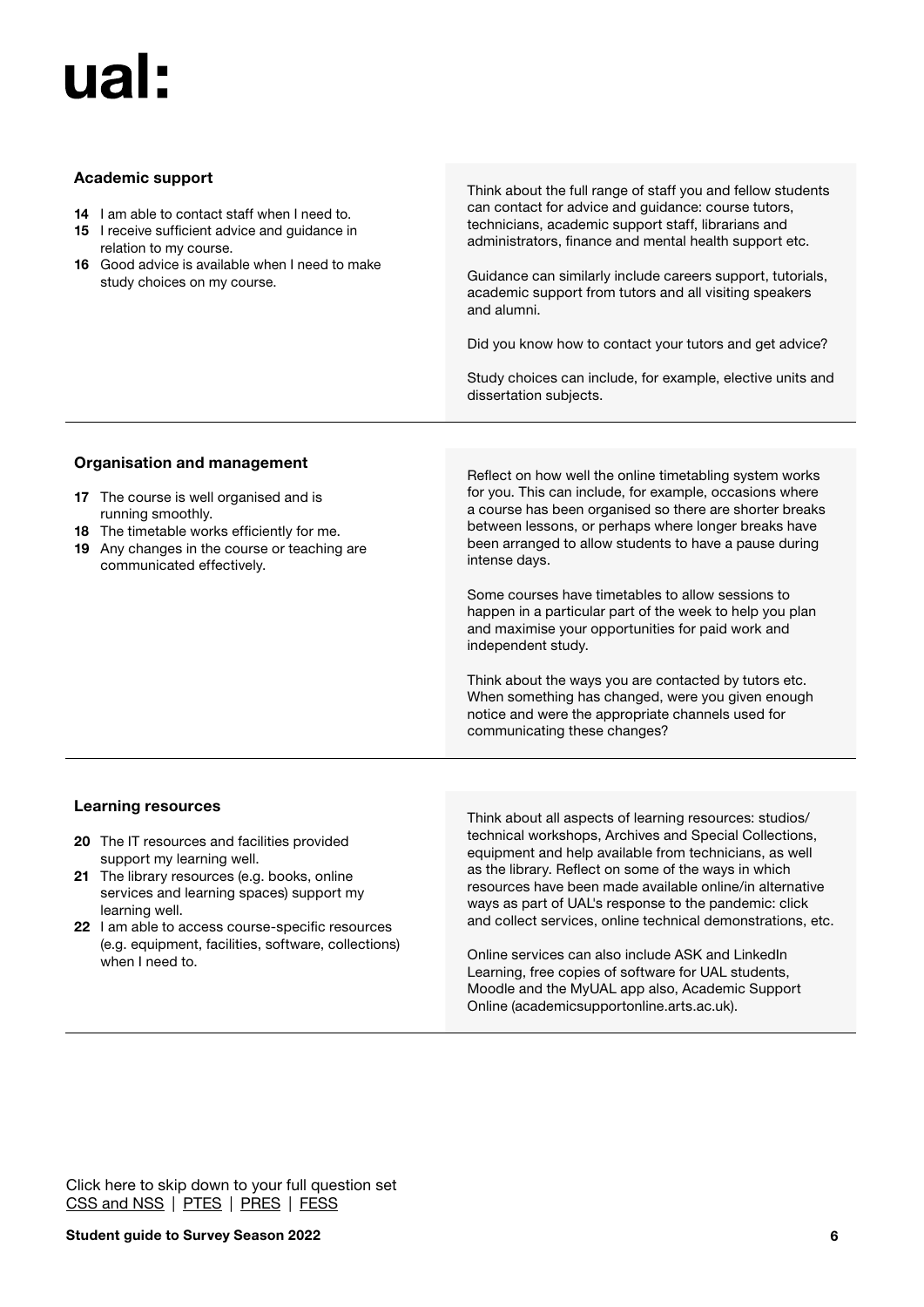#### Learning community

- **23** I feel part of a community of staff and students.
- **24** I have the right opportunities to work with other students as part of my course.
- **25** I feel my performance and ability to succeed is negatively impacted as a result of a lack of acknowledgment my cultural, religious, linguistic or national background.

Consider issues of inclusiveness and social integration. Were there any course specific community building events/initiatives?

You can also consider: group work, collaborative practice units, peer mentoring offered to first year students, networks and College site based events.

 "Other students", this can include both those on the same course and those across the wider College/ University.

#### Student voice

- **26** I have the right opportunities to provide feedback on my course.
- **27** Staff value students' views and opinions about the course.
- **28** It is clear how students' feedback on the course has been acted on.
- **29** The students' union (association or guild) effectively represents students' academic interests.

Think about the various channels of feedback made available to you, such as Course Committees, Student Reps, Deans meetings, other Arts SU channels.

Think about specific changes which have happened as a result of student feedback.

#### **Overall**

**30** Overall, I am satisfied with the quality of my course.

This is the question which is referred to most, once results are published. This is because it reflects the overall satisfaction once you have taken everything into account.

#### **Diversity**

**31** My course encourages me to explore a range of culturally diverse course and research materials.

Course costs

- **32** The costs associated with my course (additional to fees) are more than I can afford.
- **33** My financial situation does not have an impact on my academic attainment.

This is a chance for you to feed back on how diverse you find UAL to be.

This can be related to your studies, like the selection of diverse example texts and other learning resources.

You should consider whether you feel costs are reasonable in the context of the course you are undertaking.

This is a question from Arts SU.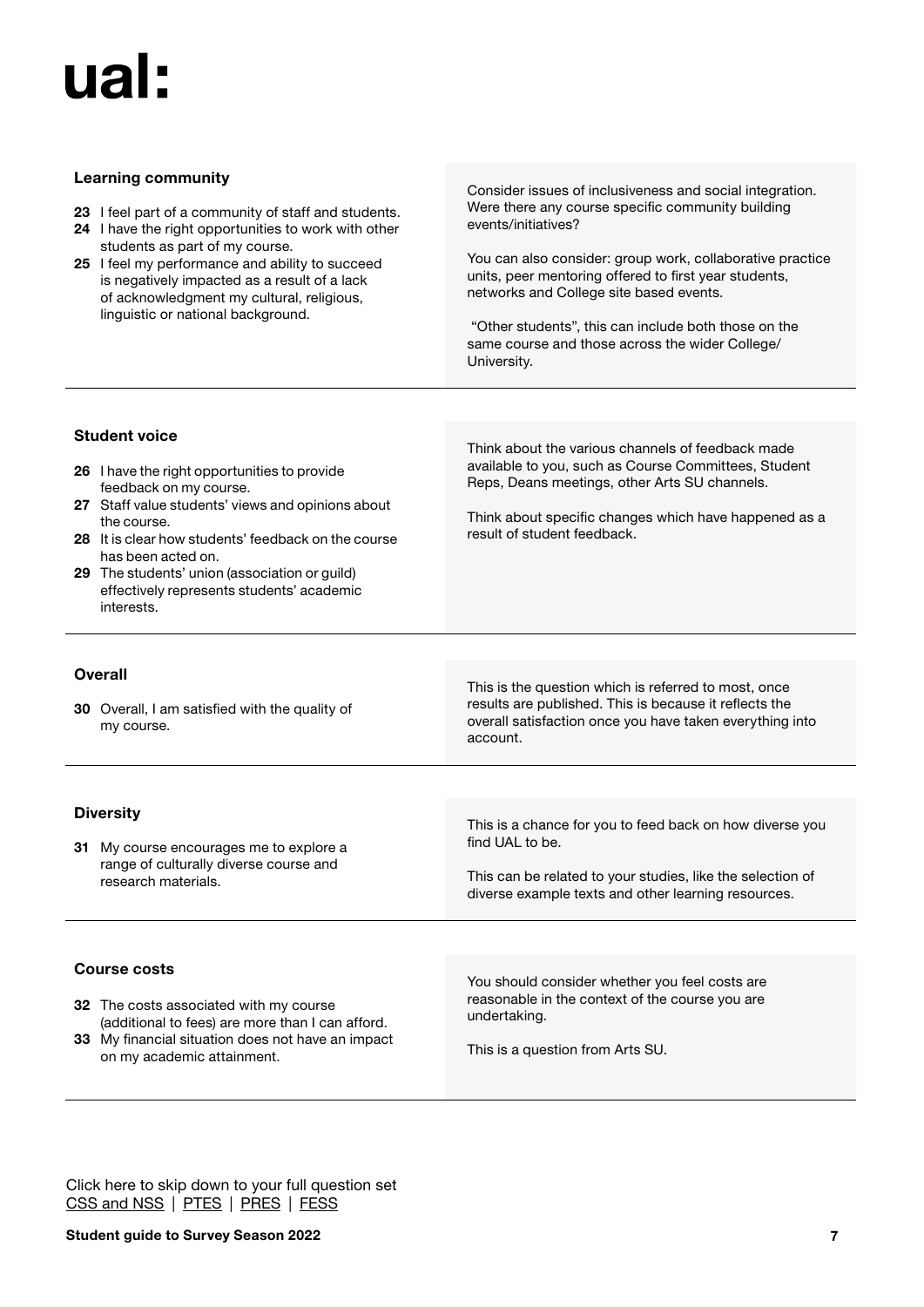### ual l!

#### Welfare resources and facilities

- **34** There is sufficient provision of welfare and student services to meet my needs.
- **35** When needed, the information and advice offered by welfare and student services has been helpful.

Whether or not you have used them, this is a chance for you to feed back on the services available to you which might include counselling, mental health or disability and dyslexia support, money and immigration advice.

#### In your own words...

**36** Thinking about your overall experience, are there any particularly positive or negative aspects you would like to highlight?

This question is for optional free text comments. When completing the survey, you will be given the chance to provide both positive and negative comments. You can reflect on your overall experience and/or give feedback on anything you feel hasn't been covered in the previous questions.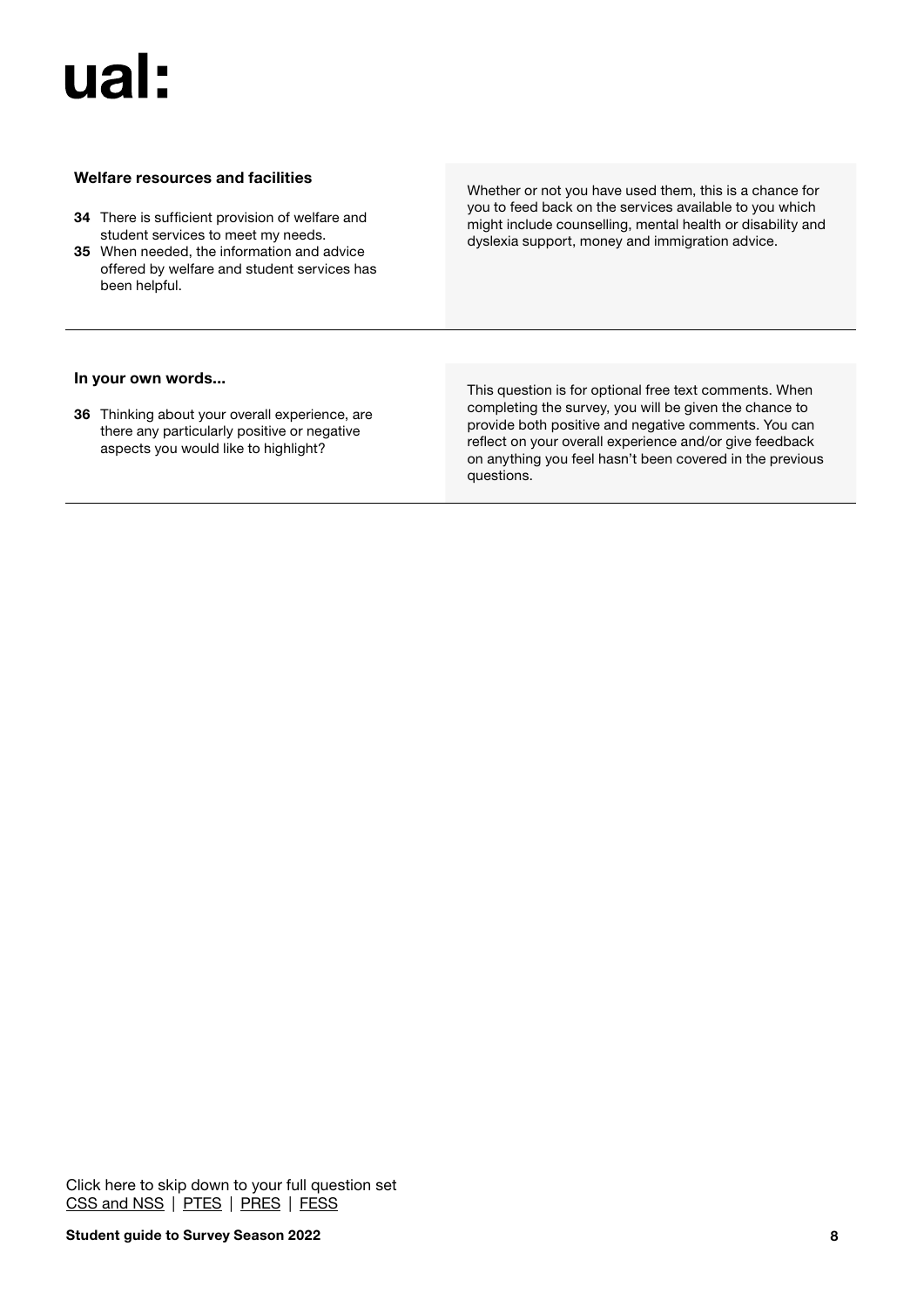### <span id="page-8-0"></span>PTES question set and guidance

For most of the questions students will be asked to use the following scale to answer: Definitely agree – Mostly agree – Neither agree nor disagree – Mostly disagree – Definitely disagree – Not applicable.

There is also an opportunity to provide open-ended comments at the end of the survey.

#### Teaching and learning

- **1** Staff are good at explaining things.
- **2** Staff are enthusiastic about what they are teaching.
- **3** The course is intellectually stimulating.
- **4** The course has enhanced my academic ability.
- **5** The learning materials provided on my course are useful.
- **6** There is sufficient contact time (face-to-face and/or online) between staff and students to support effective learning.
- **7** I am happy with the support for my learning I receive from staff on my course.

Consider aspects of your course outside of core teaching – for example, guest lecturers and visiting practitioners. Have you felt challenged by the course? Remember that 'making' is also an 'intellectual' activity.

'Academic ability' could be reflected upon in the context of creating work as an intellectual activity point.

Academic ability is about experimentation, concept development, research and reflection, communication and debate.

In thinking about support, answers can reference the full range of staff you can contact for advice and guidance: course tutors, technicians, academic support staff, librarians, administrators and others.

#### Engagement

- **8** I am encouraged to ask questions or make contributions in taught sessions (face-to-face and/or online).
- **9** The course has created sufficient opportunities to discuss my work with other students (face-to-face and/or online).
- **10** My course has challenged me to produce my best work.
- **11** The workload on my course has been manageable.
- **12** I have appropriate opportunities to give feedback on my experience.

Think about the various channels of feedback made available to you, such as Course Committees, Student Reps, Deans meetings, other Arts SU channels.

Remember that your input may have helped enhance the course and the learning experience.

Reflect on how your learning and development has been encouraged and progressed through feedback and assessment.

Think about teaching sessions that have particularly encouraged debate and discussion, as well as moments in the course where you've been able to present your work and ideas to each other.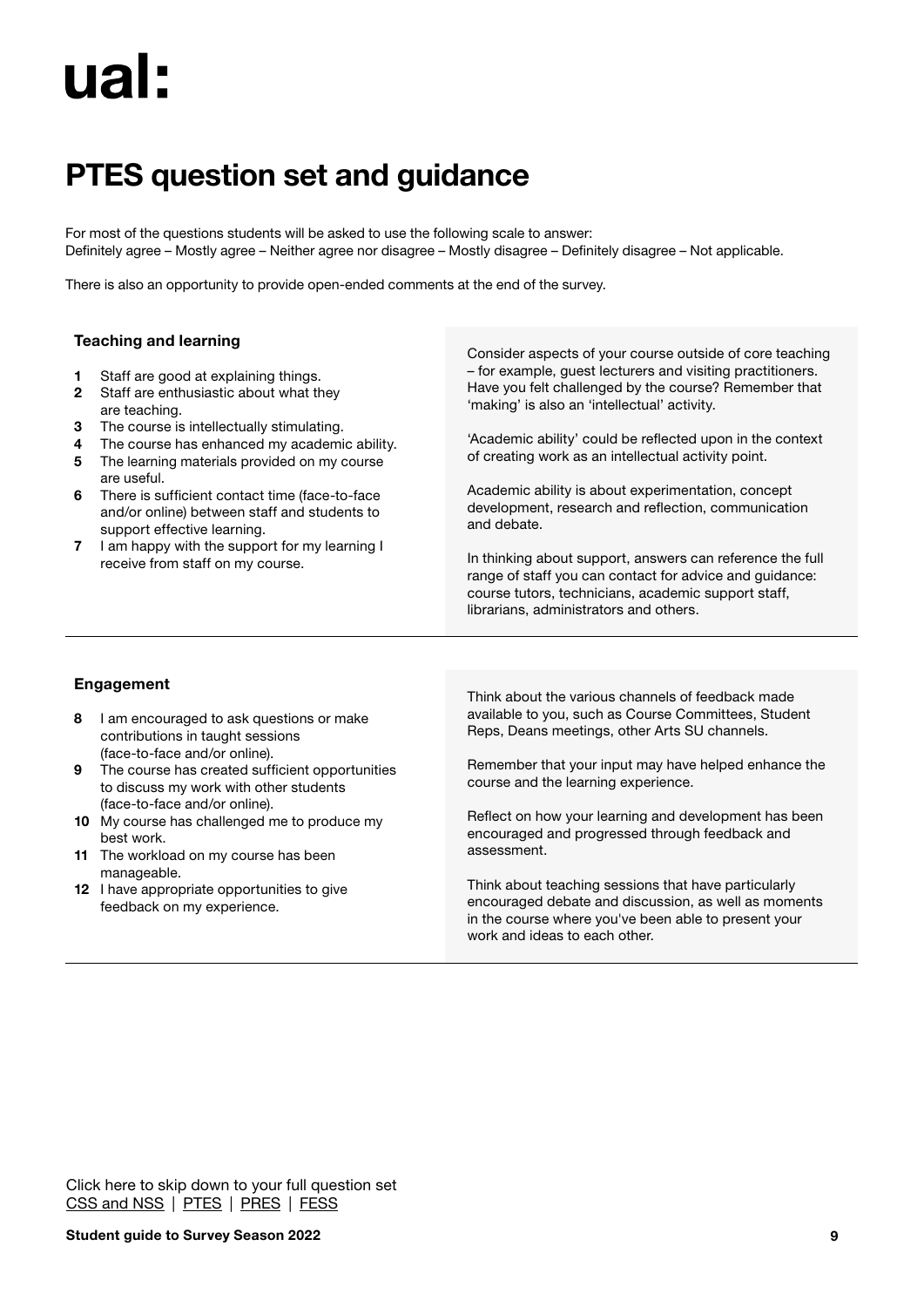#### Assesment and feedback

- **13** The criteria used in marking have been made clear in advance.
- **14** Assessment arrangements and marking have been fair.
- **15** Feedback on my work has been prompt.
- **16** Feedback on my work (written or oral) has been useful.

Feedback comes in many forms and settings, written and verbal, formal and informal, and from both lecturers and technical members of staff, and your peers.

Remember, marking criteria may have been outlined in unit handbooks or in the briefing presentation for a unit. Many different forms of feedback can be included, such as crits / feedback from peers / emails. Have you been able to apply feedback received to help your learning?

#### Dissertation or major project

- **17** I understand the required standards for the dissertation/major project.
- **18** I am happy with the support I received for planning my dissertation/major project (topic selection, project outline, literature search etc.).
- **19** My supervisor has the skills and subject knowledge to adequately support my dissertation/major project.
- **20** My supervisor provides helpful feedback on my progress.

Think about the process involved in supporting you to identify your topic.

This may include how many tutorials are offered. How have tutors provided research skills, and what feedback tutorials have there been already and/or are planned?

NB: If you have not yet started this stage of your studies, mark this as 'not applicable' (e.g. students in year 1 of a 2 year masters, on a January start, etc).

#### Organisation and management

- **21** The timetable fits well with my other commitments.
- **22** Any changes in the course or teaching have been communicated effectively.
- **23** The course is well organised and is running smoothly.
- **24** I was given appropriate guidance and support when I started my course.
- **25** I am encouraged to be involved in decisions about how my course is run.

Reflect on how well the online timetabling system and Moodle work for you; this can include, for example, occasions where a course has been organised so that there are smaller breaks between lessons.

Think about the ways you are contacted by staff, e.g. when something has changed, were you given as much notice as possible, and were the appropriate channels used for communicating these changes?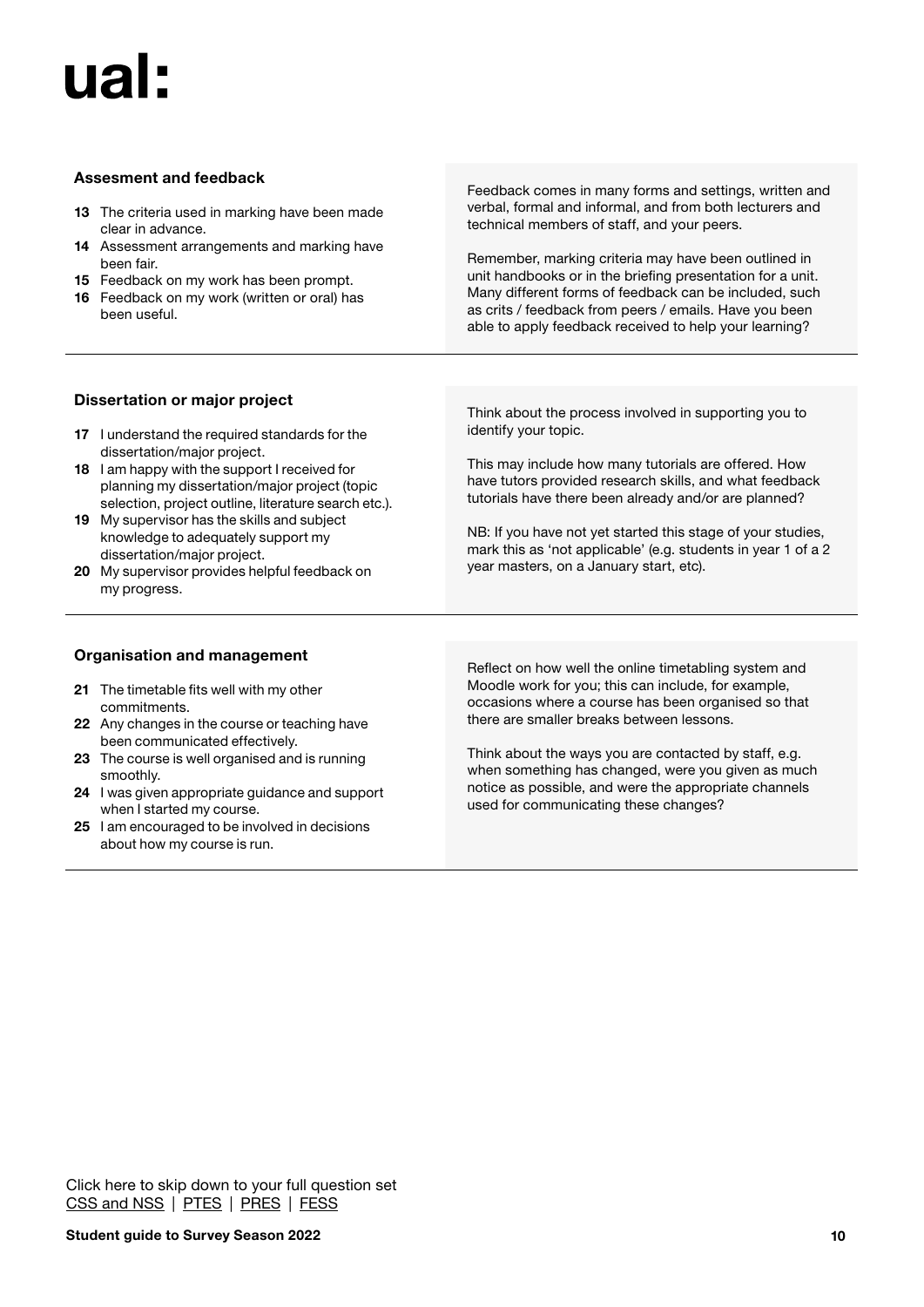#### Resources and services

- **26** The library resources and services are good enough for my needs (including physical and online).
- **27** I have been able to access general IT resources (including physical and online) when I needed to.
- **28** I have been able to access subject specific resources (e.g. equipment, facilities, software) necessary for my studies.
- **29** I am aware of how to access the support services at my institution (e.g. health, finance, careers, accommodation).

Think about all aspects of learning resources: studios/ technical workshops, Archives and Special Collections, equipment and help available from technicians, as well as the library.

Reflect on some of the ways in which resources have been made available online/in alternative ways as part of our response to the pandemic: click and collect services, online technical demonstrations, etc.

Online services can also include ASK and LinkedIn Learning, free copies of software, Moodle and the MyUALapp and Academic Support Online (academicsupportonline.arts.ac.uk).

This is a chance for you to feed back on the services available to you which might include counselling, mental health or disability and dyslexia support, money and immigration advice.

#### Support

- **30** The support for academic skills meets my needs (for example, support for your writing, language, subject-specific skills)
- **31** The support for using IT and accessing resources meets my needs (for example, support with accessing online journals and e-books, using digital learning tools/apps)
- **32** The support for my health and wellbeing meets my needs (for example, personal tutor, student support and counselling services)

Consider the support you received as part of Academic Support, digital support and health and wellbeing.

Whether or not you have used them, this is a chance for you to feed back on the services available to you, which might include counselling, mental health or disability and dyslexia support, money and immigration advice.

#### Skills development

- **33** As a result of the course I am more confident about independent learning.
- **34** My confidence to be innovative or creative has developed during my course.
- **35** My research skills have developed during my course.
- **36** My ability to communicate information effectively to diverse audiences has developed during my course.
- **37** I have been encouraged to think about what skills I need to develop for my career.
- **38** As a result of the course I feel better prepared for my future career.

Think about careers support, tutorials, academic support from tutors and all visiting speakers and alumni.

Keep in mind projects which have been undertaken in the course that focus on these kind of skills, especially live projects with externals.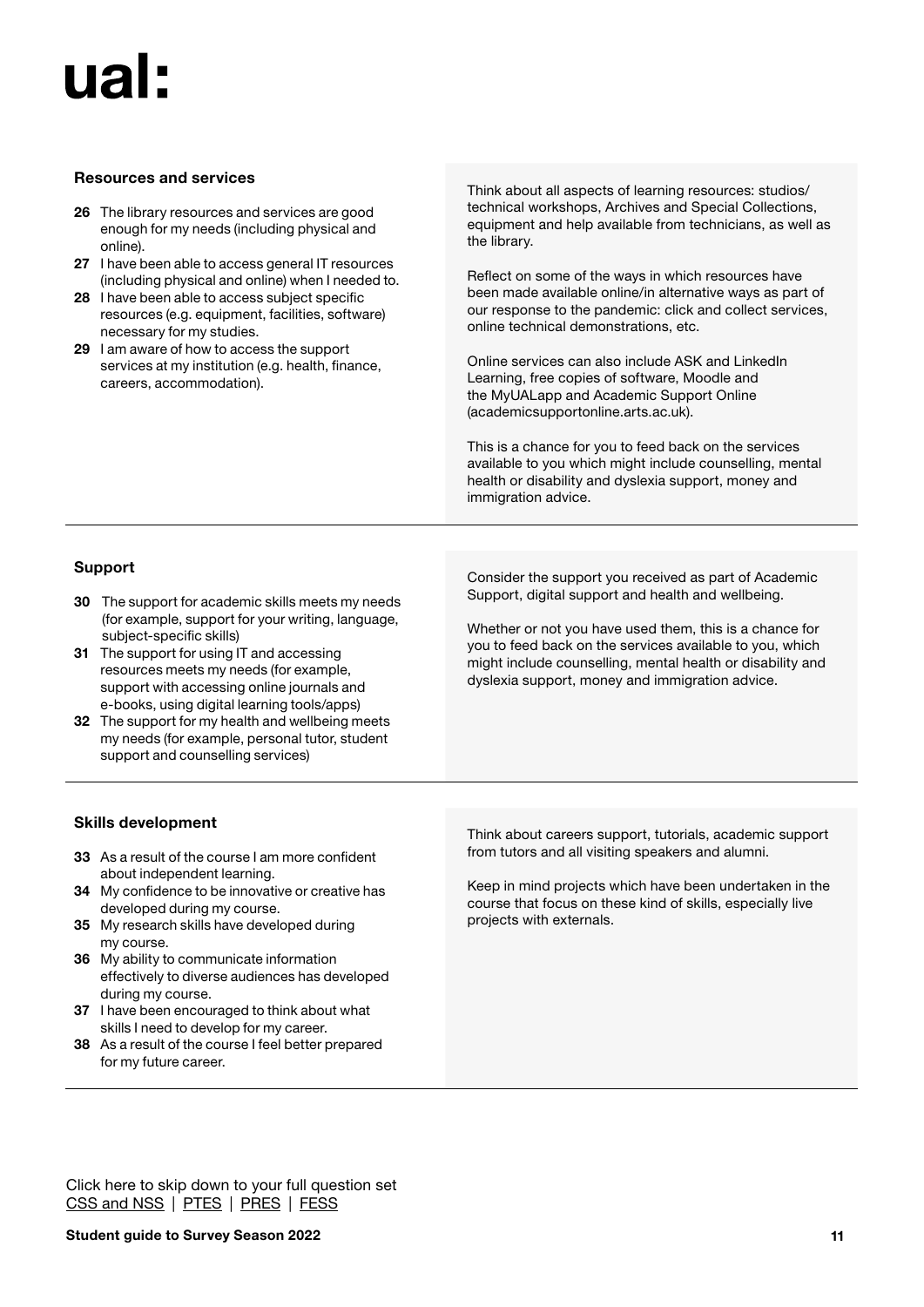## $II2$

#### **Overall**

- **39** Overall, I am satisfied with the quality of the course.
- **40** Please comment on one thing that has been most enjoyable or interesting on your course.
- **41** Please comment on one thing that would most improve your experience of your course.

#### Institutional questions

- **42** The costs associated with my course (additional to fees) are more than I can afford.
- **43** My course encourages me to explore a range of culturally diverse course and research materials.
- **44** When needed, the information and advice offered by welfare and student services has been helpful.

Think of all aspects of the course when answering this question.

This question was requested by Arts SU.

Consider whether costs are reasonable in the context of the course you are undertaking.

This is a chance for you to feed back on how diverse you find UAL to be. This can be related to your studies, like the selection of diverse example texts and other learning resources, or in terms of how culturally diverse the wider UAL environment is.

Whether or not you have used them, this is a chance for you to feed back on the services available to you, which might include counselling, mental health or disability and dyslexia support, money and immigration advice.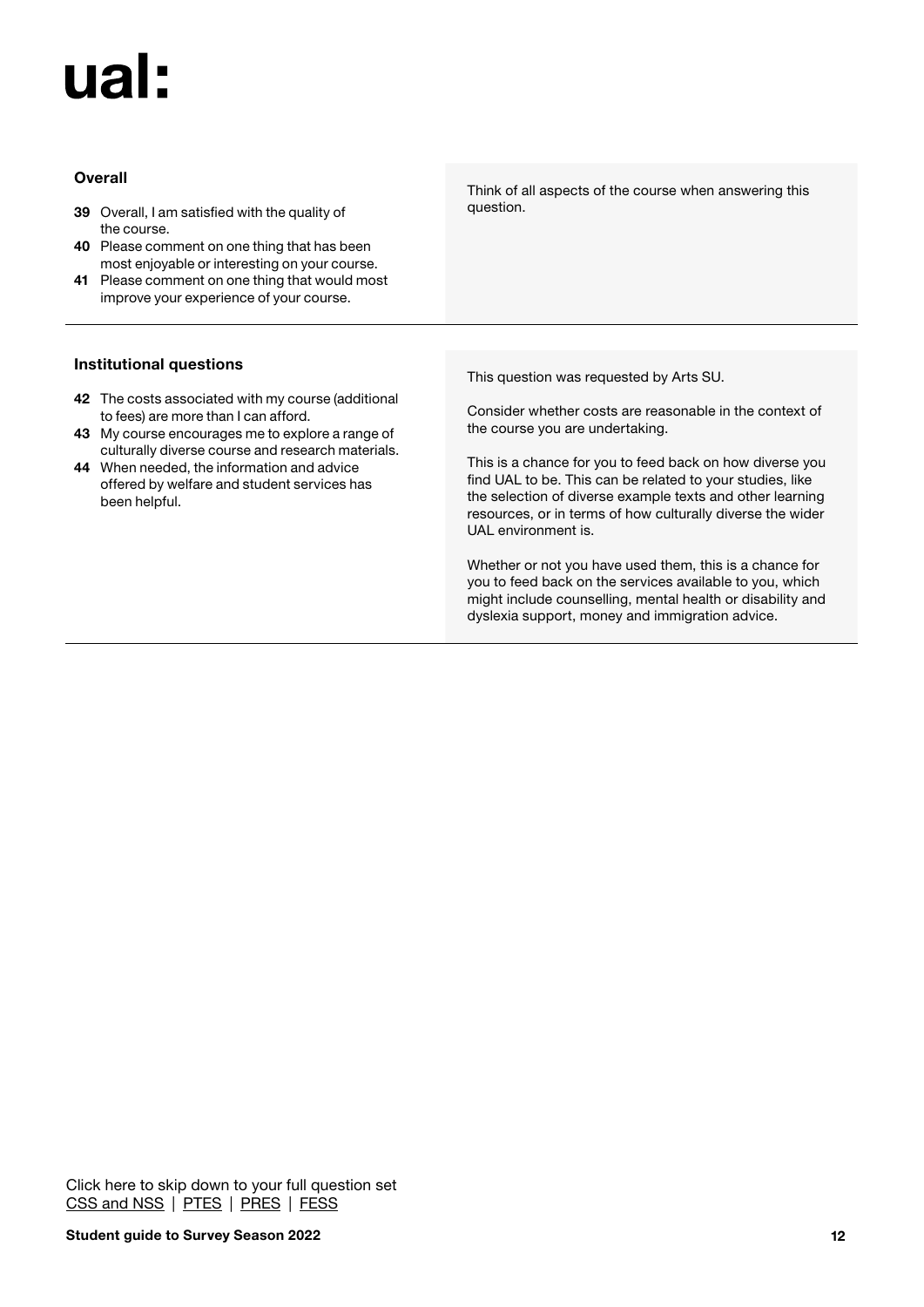### <span id="page-12-0"></span>PRES question set and guidance

For most of the questions students will be asked to use the following scale to answer: Definitely agree – Mostly agree – Neither agree nor disagree – Mostly disagree – Definitely disagree – Not applicable.

There is also an opportunity to provide open-ended comments at the end of the survey.

#### Supervision

#### To what extent do you agree or disagree with the following statements about supervision?

- **a** My supervisor/s have the skills and subject knowledge to support my research
- **b** I have regular contact with my supervisor/s, appropriate for my needs
- **c** My supervisor/s provide feedback that helps me direct my research activities
- **d** My supervisor/s help me to identify my training and development needs as a researcher

Consider how your supervisory team's knowledge and specialist skills, feedback and support for your personal development has helped you develop as a researcher.

It would be helpful to comment more specifically on your knowledge, skills, feedback and personal development needs in terms of the different stages of your doctorate, e.g. pre- and post-confirmation, submission.

#### Resources

#### To what extent do you agree or disagree with the following statements about resources?

- **a** I have a suitable working space when I am on campus
- **b** I have a suitable working space when I am studying remotely
- **c** There is appropriate access to physical library resources and facilities
- **d** There is appropriate access to online library resources
- **e** There is appropriate access to IT resources and facilities when I am on-campus
- **f** I have access to the specialist resources necessary for my research (for example, equipment, facilities, software, materials) when I am on campus
- **g** I have access to the specialist resources necessary for my research (for example, course materials, software, virtual learning environment) when I am studying remotely

This refers to all resources including Archives and Special Collections. Online services includes the PGR Hub, RNUAL Resources available on the PGR Hub, ASK, LinkedIn Learning , Thinking Teaching, Write Here Write Now.

Consider also Academic Support Online. You might also consider the college Student Support Fund to which all students can apply to support their research.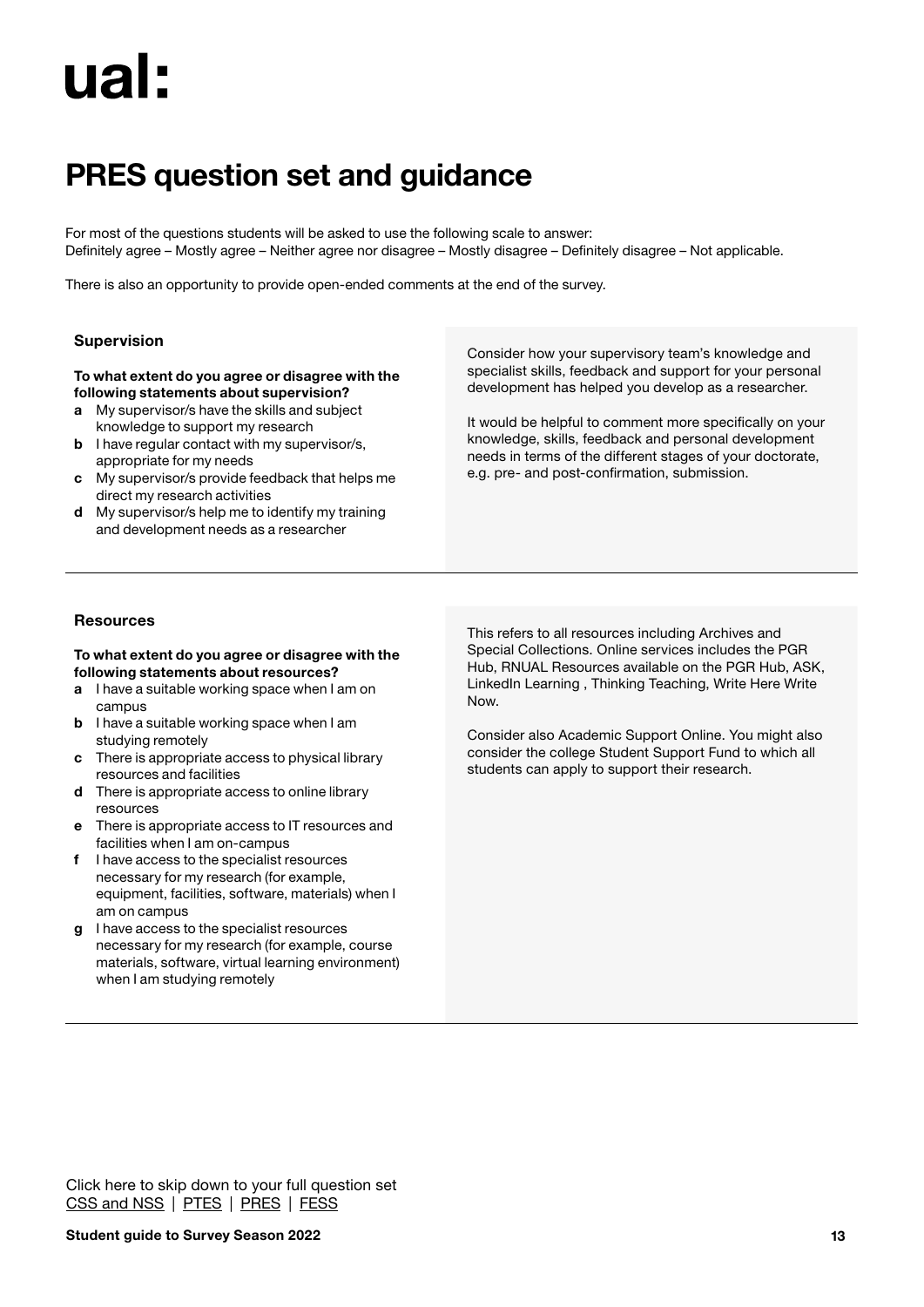#### Research culture

To what extent do you agree or disagree with the following statements about the research culture?

- **a** I have access to a good seminar programme in my research area
- **b** I have frequent opportunities to discuss my research with other researchers including research students
- **c** The research community in my research area stimulates my work
- **d** I am aware of opportunities to become involved in the wider research community, beyond my department

Consider seminars, and opportunities to engage with fellow researchers offered through RNUAL, College based activities, Research Centres and Institutes. Consider also newsletters, residencies and events offered by the Post-Grad Community. Think about the online provision developed through RNUAL, the PGR Hub, online College Groups and the Post-Grad Community.

It would be helpful if you can comment to the universitylevel provision RNUAL and Institutes, college and department-level provision (centres, hubs, formal or informal activities)It would be helpful to specify how this provision related to stages in your study progression.

#### Progress and assessment

#### To what extent do you agree or disagree with the following statements about induction, progression arrangements and assessment?

- **a** I received an appropriate induction to research degree programme
- **b** I understand the requirements and deadlines for formal monitoring of my progress
- **c** I understand the required standard for my thesis
- **d** The final assessment procedures for my degree are clear to me

You may want to reflect on RNUAL and college inductions. You might want to consider training directed at the preparation for registration, confirmation and submission and consider the supervisory support at each stage.

The Research Degrees Handbook and the PGR Hub contain guidance and detail on progress and assessment – have you found these helpful?

#### **Responsibilities**

#### To what extent do you agree or disagree with the following statements about responsibilities?

- **a** My institution values and responds to feedback from research degree students
- **b** I understand my responsibilities as a research degree student
- **c** I am aware of my supervisors' responsibilities towards me as a research degree student
- **d** Other than my supervisor/s, I know who to approach if I am concerned about any aspect of my degree programme

Think about specific changes which have happened as a result of your feedback.

Remember the various channels of feedback made available to you, such as Course Committees, Student Reps, other Arts SU channels. Supervisor and student responsibilities are clearly explained in the Research Degrees Handbook and details on who to approach are in the Handbook and on the PGR Hub.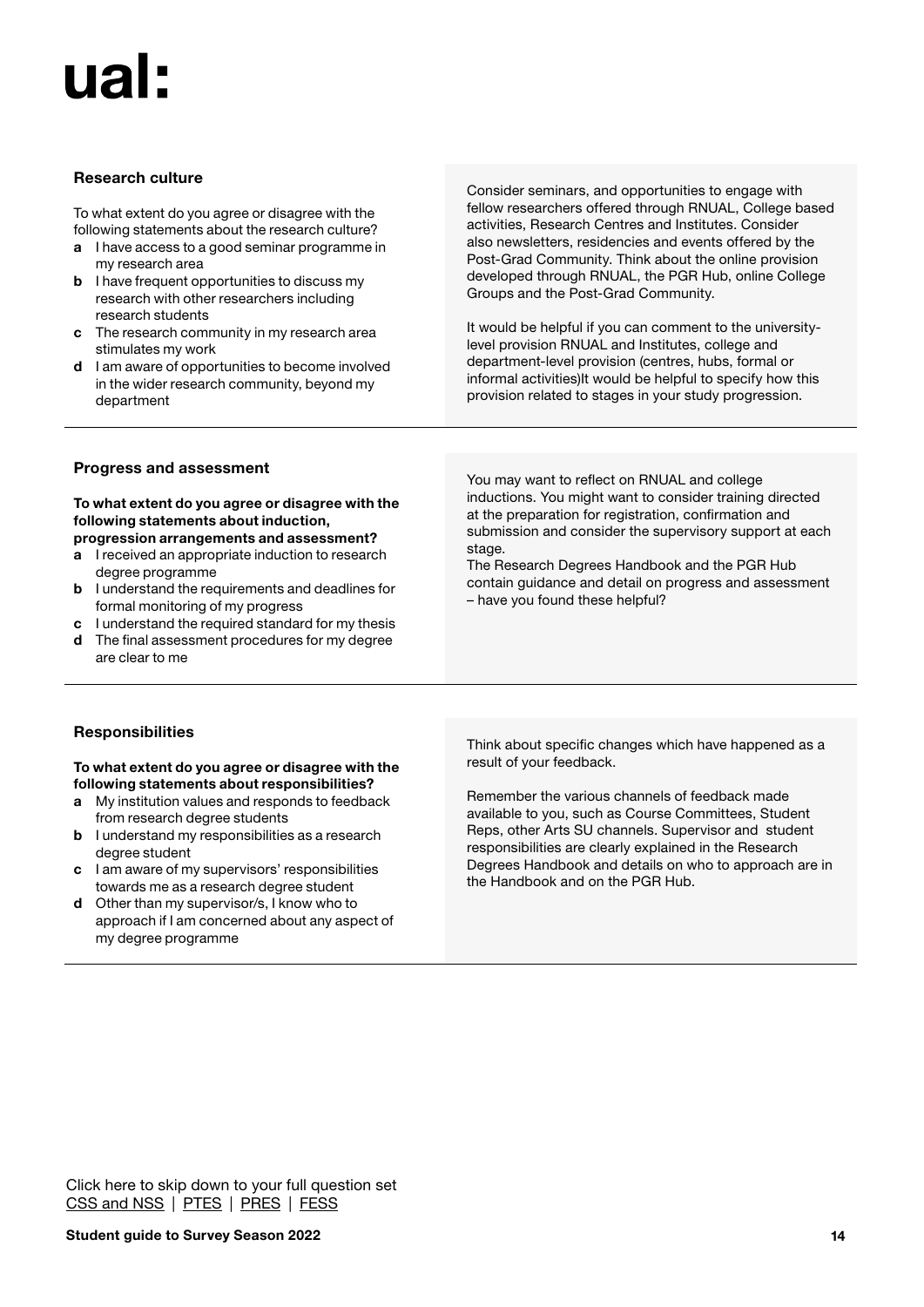#### **Support**

#### To what extent do you agree or disagree with the following statements about available support?

- **a** The support for academic skills meets my needs (for example, support for your writing, language, subject-specific skills)
- **b** The support for using IT and accessing resources meets my needs (for example, support with accessing online journals and e-books, using digital learning tools/apps)
- **c** The support for my health and wellbeing meets my needs (for example, personal tutor, student support and counselling services)

Consider support and resources received through RNUAL; academic support; library support; disability and mental health services; students union; supervisors and administrative staff.

Whether or not you have used them, this is a chance for you to feedback on the services available to you which might include counselling, mental health or disability and dyslexia support, money and immigration advice.

#### Research skills

#### To what extent do you agree or disagree with the following statements about research skills development?

- **a** My skills in applying appropriate research methodologies, tools and techniques have developed during my programme
- **b** My skills in critically analysing and evaluating findings and results have developed during my programme
- **c** My confidence to be creative or innovative has developed during my programme
- **d** My understanding of 'research integrity' (e.g. rigour, ethics, transparency, attributing the contribution of others) has developed during my programme

Think about how you have benefited from RNUAL, college/institute based training and supervision. You might also consider how opportunities to present/exhibit your work inside and outside of UAL have enhanced your confidence as a researcher.

#### Professional development

#### To what extent do you agree or disagree with the following statements about professional development?

- **a** My ability to manage projects has developed during my programme
- **b** My ability to communicate information effectively to diverse audiences has developed during my programme
- **c** I have developed contacts or professional networks during my programme
- **d** I have increasingly managed my own professional development during my programme

Think about how training opportunities and experiences gained during your research degree have helped you develop your profile as an independent researcher.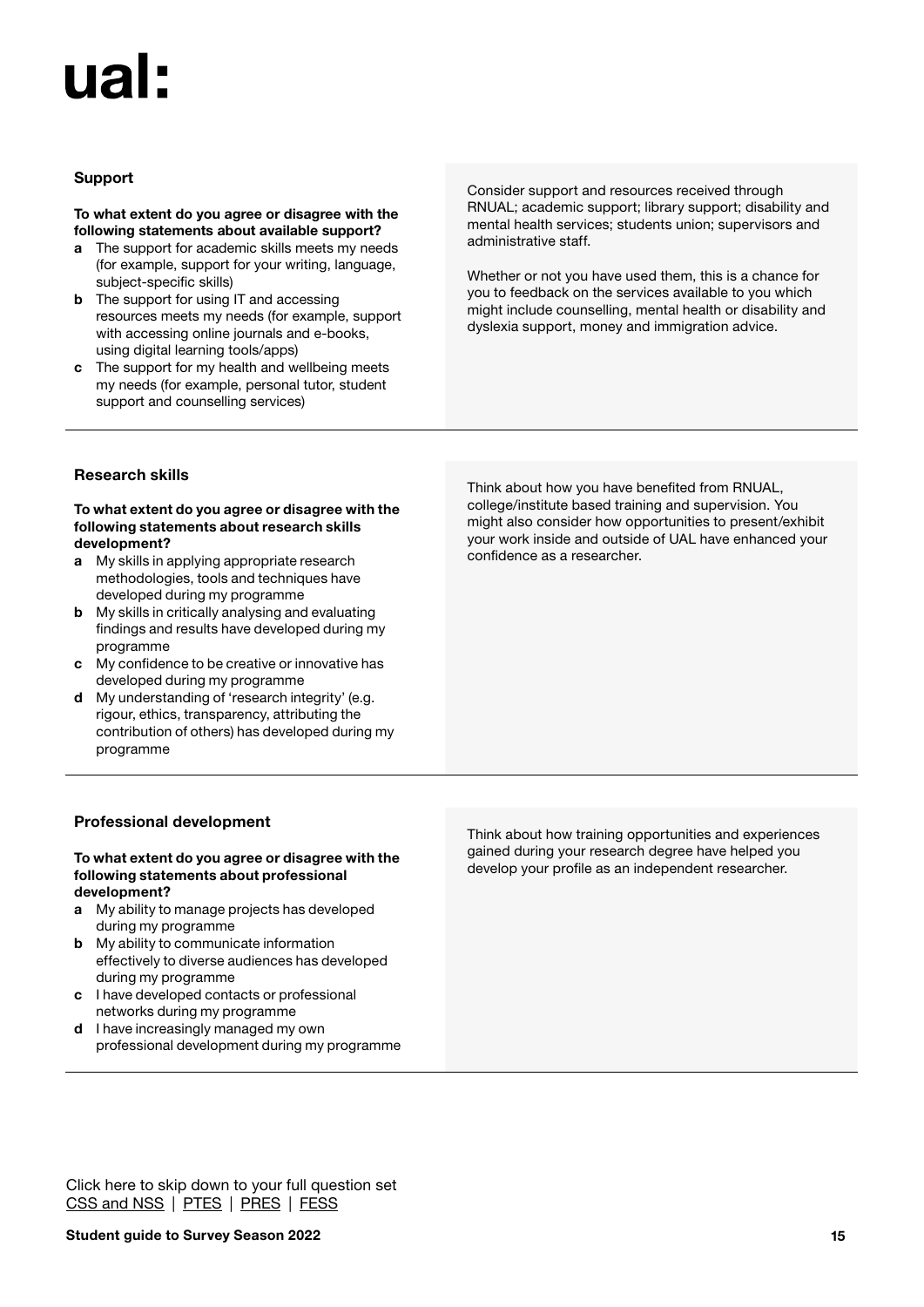#### Motivation

#### To what extent do you agree or disagree with the following statement about your motivation?

**a** As a result of my research degree programme I feel better prepared for my future career.

Think about how supervisory support, RNUAL training, opportunities to share your research with the research community inside and outside of UAL have prepared you for your future career.

#### Covid-19 pandemic

#### To what extent do you agree or disagree with the following statements about the Covid-19 pandemic?

- **a** Communications from my institution in relation to the Covid-19 pandemic were appropriate and clear
- **b** I have received the support I need from my institution in relation to the Covid-19 pandemic
- **c** My institution has worked to ensure the quality of my academic experience during the Covid-19 pandemic

Think about the communications you received from UAL, Research Student Team, your supervisory team and your college. Consider how RNUAL and college training, viva examinations, confirmation meetings and supervision moved online and are continuing to give support. Think about how these developments have supported you and provided you with opportunities

#### **Overall**

#### To what extent do you agree or disagree with the following statements about your experience?

- **a** Overall, I am satisfied with the experience of my research degree programme of my research degree programme
- **b** I am confident that I will complete my research degree programme within my institution's expected timescale

This is the question which is referred to most once results are published. This is because it reflects the overall satisfaction of students once they have taken everything into account.

Consider your awareness of the timeline of your research degree and the support you are receiving to stay on track with that timeline.

What, if anything, has been the one most positive aspect of your research degree programme so far?

What, if anything, is the one top area in which your experience of your research degree programme so far could be improved

This question is for optional free text comments. When completing the survey, you will be given the chance to provide both positive and negative comments. Reflect on your overall experience and/or give feedback on anything you feel hasn't been covered in the previous questions.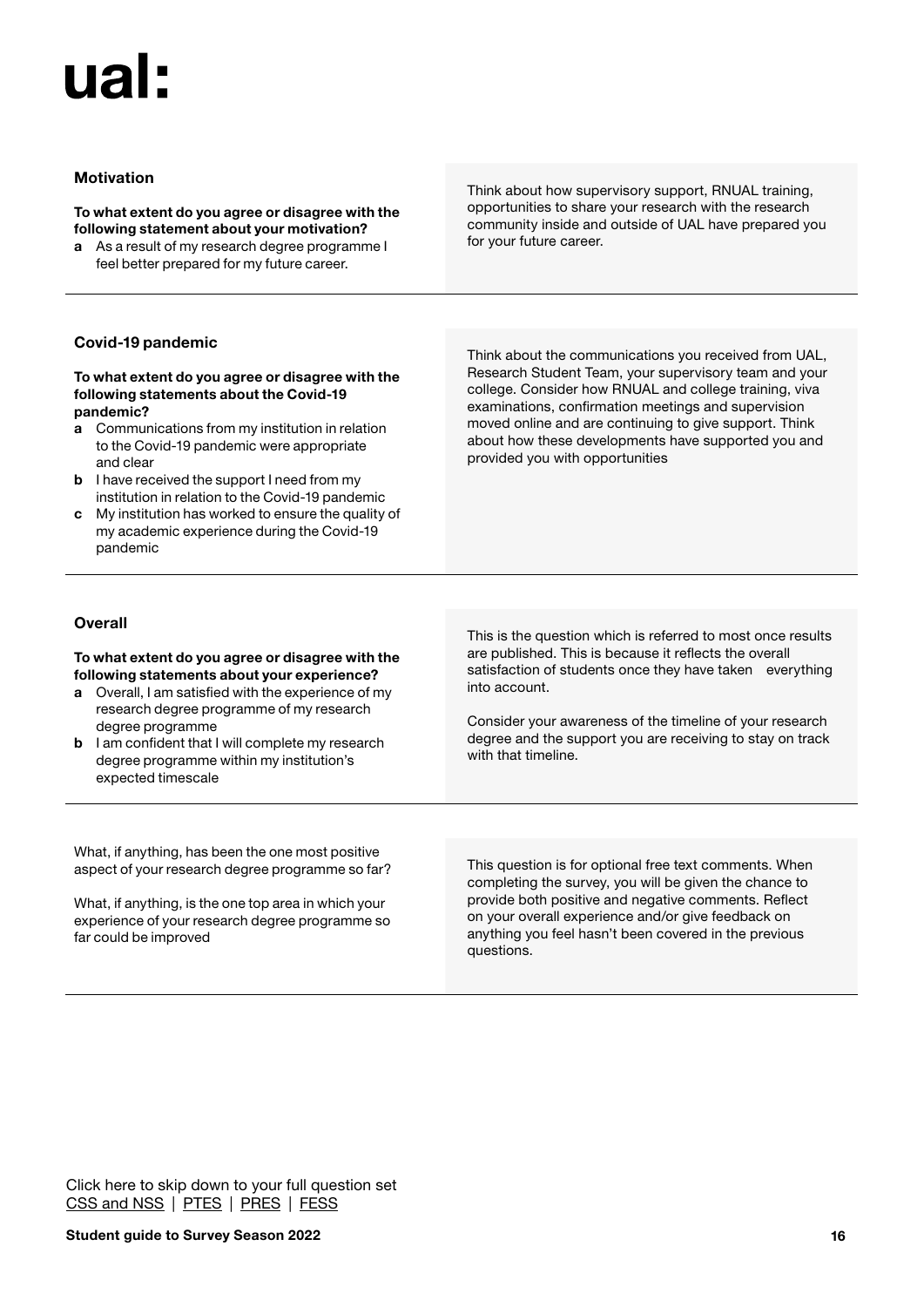### <span id="page-16-0"></span>FESS question set and guidance<sup>1</sup>

For most of the questions students will be asked to use the following scale to answer: Definitely agree – Mostly agree – Neither agree nor disagree – Mostly disagree – Definitely disagree – Not applicable.

There is also an opportunity to provide open-ended comments at the end of the survey.

1 The FE Office expect the wording of some questions to change slightly to ensure they reflect both blended and online course delivery (The areas covered by the questions will not change).

| 3.               | Communication<br>The information available before I started the<br>course was clear and accurate<br>2 Timetables are accurate and were provided in<br>good time<br>The information on Moodle supports my learning               | Do you feel you received enough, accurate information in<br>good time? This includes start dates, timetables and what<br>to expect in the first week etc.                                                                                                                                                           |
|------------------|---------------------------------------------------------------------------------------------------------------------------------------------------------------------------------------------------------------------------------|---------------------------------------------------------------------------------------------------------------------------------------------------------------------------------------------------------------------------------------------------------------------------------------------------------------------|
| 4<br>5<br>6<br>7 | <b>Teaching and projects</b><br>My course helped me understand<br>assessment requirements<br>Projects help me meet the course objectives<br>Teaching sessions are varied and interesting<br>Tutors are motivated and supportive | Consider all aspects of your course including that outside<br>of core teaching – for example: quest lecturers and<br>visiting practitioners. Have you felt challenged by<br>the course? Do you feel you were supported in your<br>development throughout the year and are ready to<br>progress to higher education? |

#### Language skills and maths

independently

from my course

(e.g. BA and industry)

**13** My ability to write and speak about my subject has improved

**8** The standard of teaching on my course is high **9** Technicians are skilled and supportive **10** The course has helped me to study

**12** understand more about sustainable practices

**11** I am aware of progression opportunities

(e.g. recycling, re-using materials)

**14** My ability to use maths-related skills has improved (e.g. measurement, scale, proportion) This is about maths and English development in your field of study, not comparing it to your GCSEs or other qualifications.